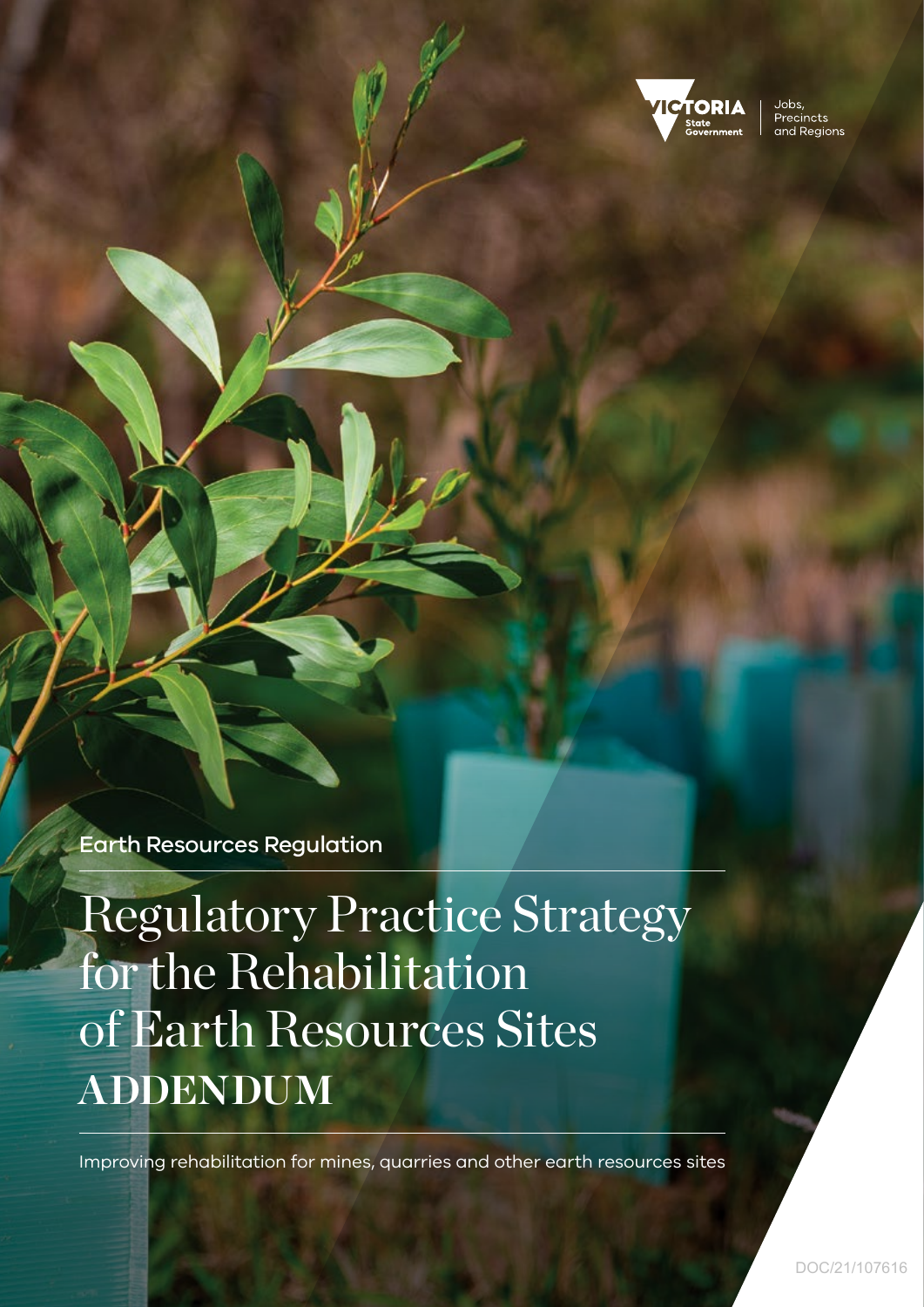## Our rehabilitation regulatory practice

In February 2020, Earth Resources Regulation published the *Regulatory Practice Strategy for the Rehabilitation of Earth Resources Sites*. It outlines our approach and the actions we are taking to reinvigorate our regulatory practice for site rehabilitation out to 2022.

In the time since the Strategy was released, Earth Resources Regulation has made significant progress in our program to overhaul the regulation of site rehabilitation. As we have progressed, we have identified additional areas for improvement. This has necessitated an update to our Strategy to ensure it remains current and accurately reflects all our rehabilitation improvement actions.

We have prepared this document as an addendum to the *Regulatory Practice Strategy for the Rehabilitation of Earth Resources Sites*. The Addendum outlines new rehabilitation improvement actions that we have identified and reaffirms our commitment to our strategic objective and goals for rehabilitation.

In August 2020, the Victorian Auditor-General's Office delivered its report on its Rehabilitating Mines Audit. The audit recognised that Earth Resources Regulation has already taken serious and considerable steps to improve the way it regulates rehabilitation. Many of the actions required to implement the Victorian Auditor-General's recommendations were included in the *Regulatory Practice Strategy for the Rehabilitation of Earth Resources Sites* and are already underway. Some additional actions required to implement the audit's recommendations are outlined in this Addendum.

This Addendum should be read in conjunction with the *Regulatory Practice Strategy for the Rehabilitation of Earth Resources Sites*.

### Strategic objective and goals

As Victoria's primary regulator of earth resources, Earth Resources Regulation is committed to protecting people, land, infrastructure and the environment across the whole resource life cycle – from the earliest exploration activity through to extraction and final site closure.

Effective site rehabilitation underpins confidence in both the resources industry and the regulator – the commitments made upon approval of a project must be fulfilled when it is finished.

Our strategic objective and goals for site rehabilitation remain appropriate and have not been changed. Our strategic objective remains to achieve site rehabilitation for mines, quarries, exploration, petroleum sites and other earth resource activities to meet government and community expectations by:

- protecting people, land, infrastructure and the environment
- ensuring land can be returned to a safe, stable and sustainable landform
- minimising the State's exposure to rehabilitation liabilities if authority holders default, and
- being a best practice regulator.

We will ensure site rehabilitation is considered at all stages of the resource life cycle. We will focus our efforts to ensure that the highest rehabilitation risks are managed effectively.

We recognise that some authority holders proactively engage, plan and undertake effective site rehabilitation – we will use their examples to encourage best practice rehabilitation by others. At the same time, we will hold authority holders to account if they do not fulfil their rehabilitation obligations.

We will also equip our regulatory staff to deliver the policies, procedures and other requirements necessary to improve the regulation of site rehabilitation.

We will provide clear, consistent advice and guidance to authority holders to enable them to understand and meet their rehabilitation obligations.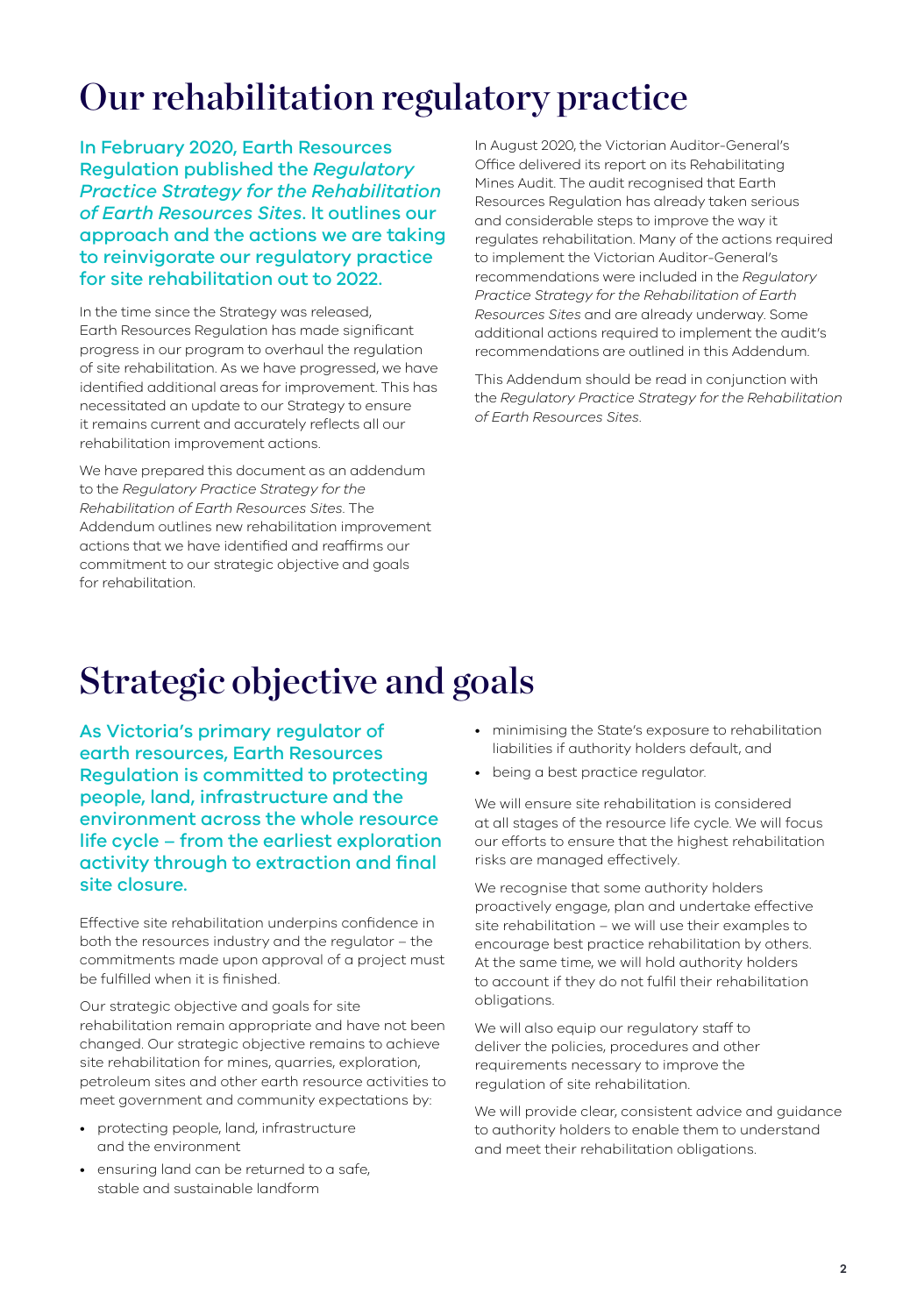## Strategic goal 1

### Protect people, land, infrastructure and environment

We will regulate resource sites to protect people, land, infrastructure and the environment from potential adverse impacts of poor site rehabilitation. We will do this by working with authority holders to encourage effective rehabilitation and requiring clear closure criteria for the completion of rehabilitation.

#### 1. Encourage increased progressive rehabilitation

We will publish a new rehabilitation liabilities policy aimed at increasing progressive rehabilitation. It will provide an option for authority holders to request more frequent bond reviews to encourage and recognise progressive rehabilitation. The current standard approach is to require authority holders to lodge a bond for the works specified in their approved work plan (or on a per hectare basis for simple operations). The new option should help to incentivise authority holders to undertake earlier rehabilitation planning and works to reduce their bond costs, by enabling them to align their rehabilitation liabilities and bond values at specific points in time during a project's life.

#### 2. Publish an inventory of rehabilitation bonds

We will publish an inventory of all rehabilitation bonds currently held by Earth Resources Regulation, to ensure this data is transparent and readily accessible. We have already published an inventory of rehabilitation bonds held for mineral exploration, mining and quarrying sites, which is now available from Earth Resources public website. During 2021, we will progressively publish a similar inventory of rehabilitation bonds held for petroleum and all other earth resources sites, subject to complying with relevant legislative provisions.

# Strategic goal 2

### Ensure land is returned to a safe, stable and sustainable form

We will regulate to ensure that land is returned to a safe, stable and sustainable form. We will do this by encouraging authority holders to undertake rehabilitation planning, including specifying the final safe, stable and sustainable landform and working more closely with public and private landholders and co-regulators.

#### 1. Establish extractive industry rehabilitation plan guidelines

We will develop guidelines specifically to assist extractive industry work authority holders to prepare high-quality rehabilitation plans that meet regulatory requirements and achieve high-quality rehabilitation outcomes. The guidelines will set out what work authority holders need to show in their rehabilitation plan, including how we will interpret the safe, stable and sustainable requirement in the regulations. The guidelines will be tailored specifically for extractives industries and will be prepared in consultation with the industry.

#### 2. Improve whole of Victorian government management of abandoned and legacy earth resources sites

We will work with the Department of Environment, Land, Water and Planning (DELWP) to communicate our respective roles and responsibilities for abandoned and legacy mines, in line with the established legislative framework. Pending government approval, we will work with DELWP to develop a proposal for a state-wide management framework for abandoned and legacy mines.

# Strategic goal 3

### Minimise the State's exposure to rehabilitation liabilities

We will minimise the State's exposure to potential rehabilitation liabilities if authority holders fail to fulfil their regulatory obligations. We will do this by more accurately identifying rehabilitation liabilities and setting bonds, in line with the State's standing policy for authority holders to lodge a rehabilitation bond to cover 100 per cent of the estimated rehabilitation cost. We will also take follow-up action with a more effective compliance program.

#### 1. Target compliance and enforcement of rehabilitation obligations at priority sites

We will develop a rehabilitation-specific inspection and monitoring program for inclusion in our Compliance Strategy and Annual Compliance Plan. We will prioritise and conduct compliance action to direct the operators of sites that have ceased operations or nearing the cessation of operations to fulfil their rehabilitation obligations.

#### 2. Regulation of inactive sites

Even if a site is not actively producing, authority holders still have obligations to meet rehabilitation requirements. We will publish a policy to guide better regulation of inactive sites, to ensure these sites are meeting their rehabilitation requirements.